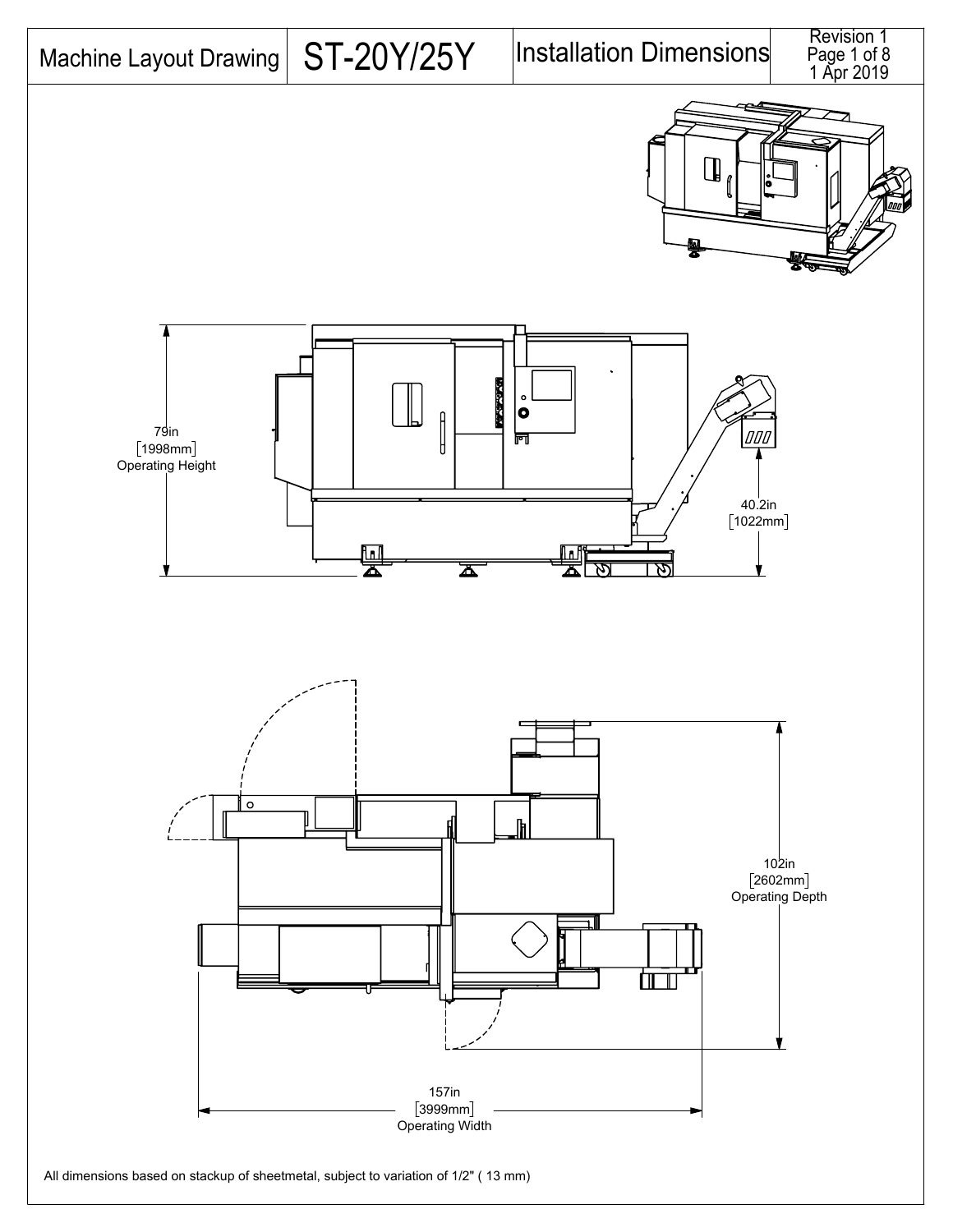

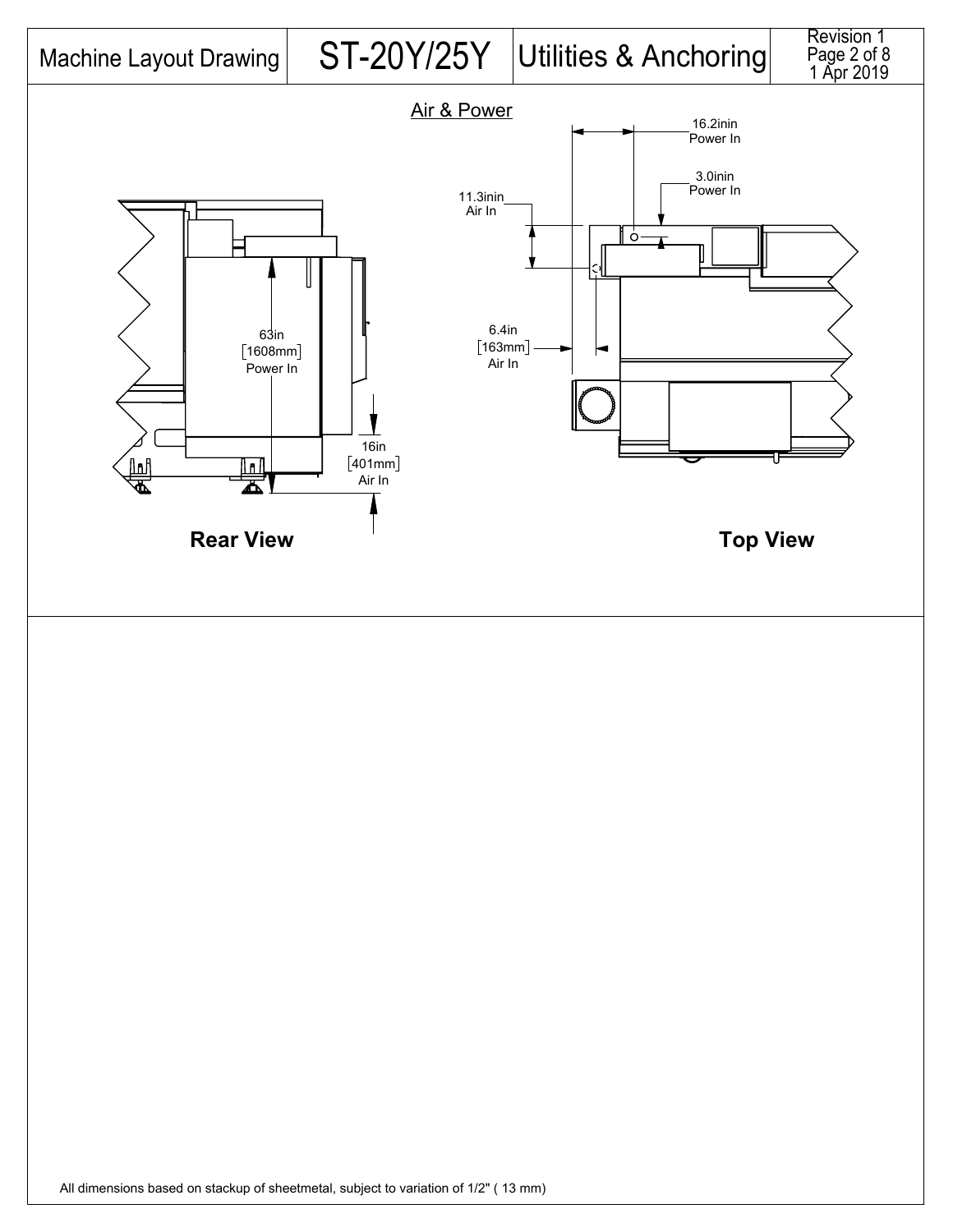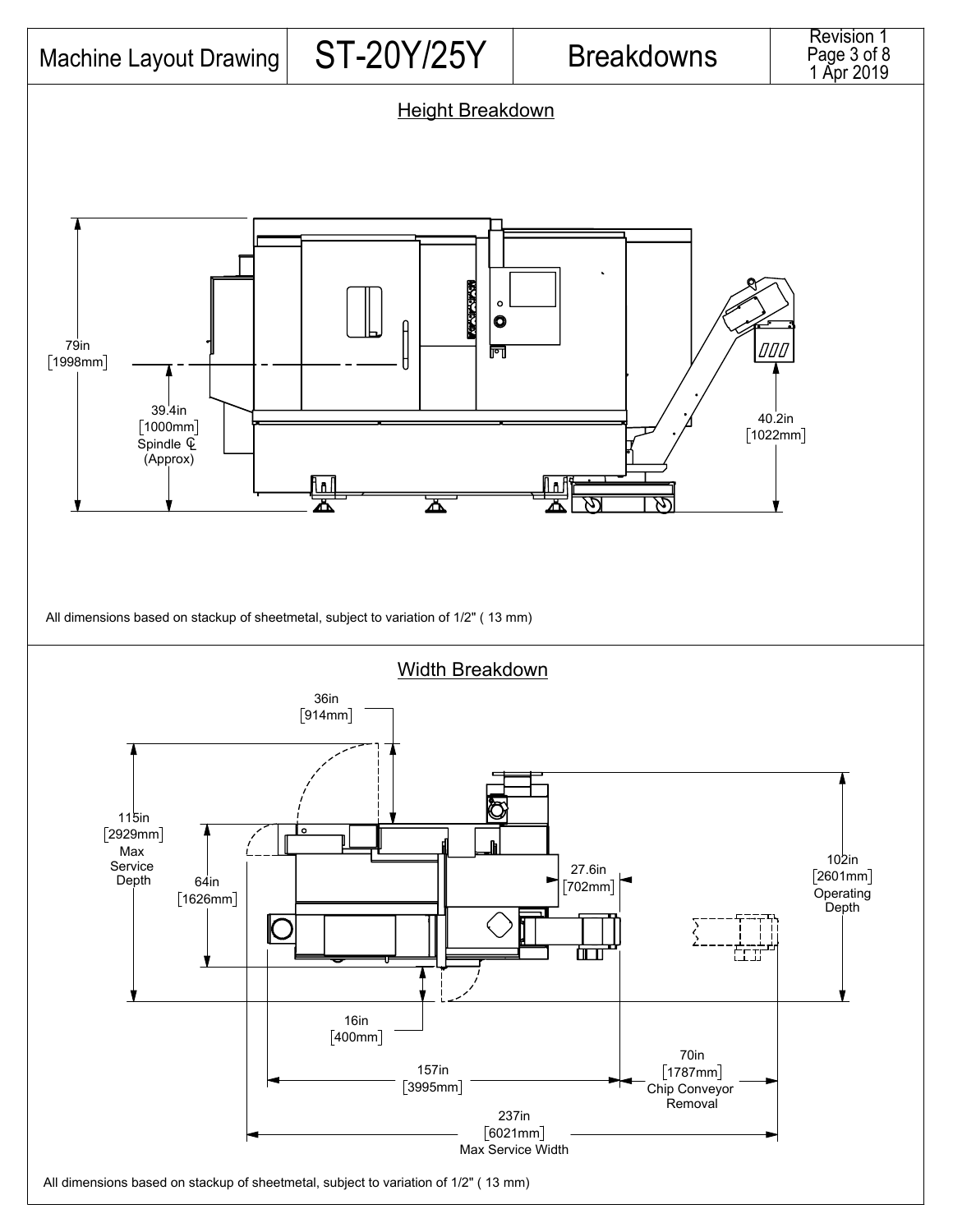





\* Shift the work envelope in X by the tool protrustion length

\*\* Shift the work envelope in Z by the tool protrustion length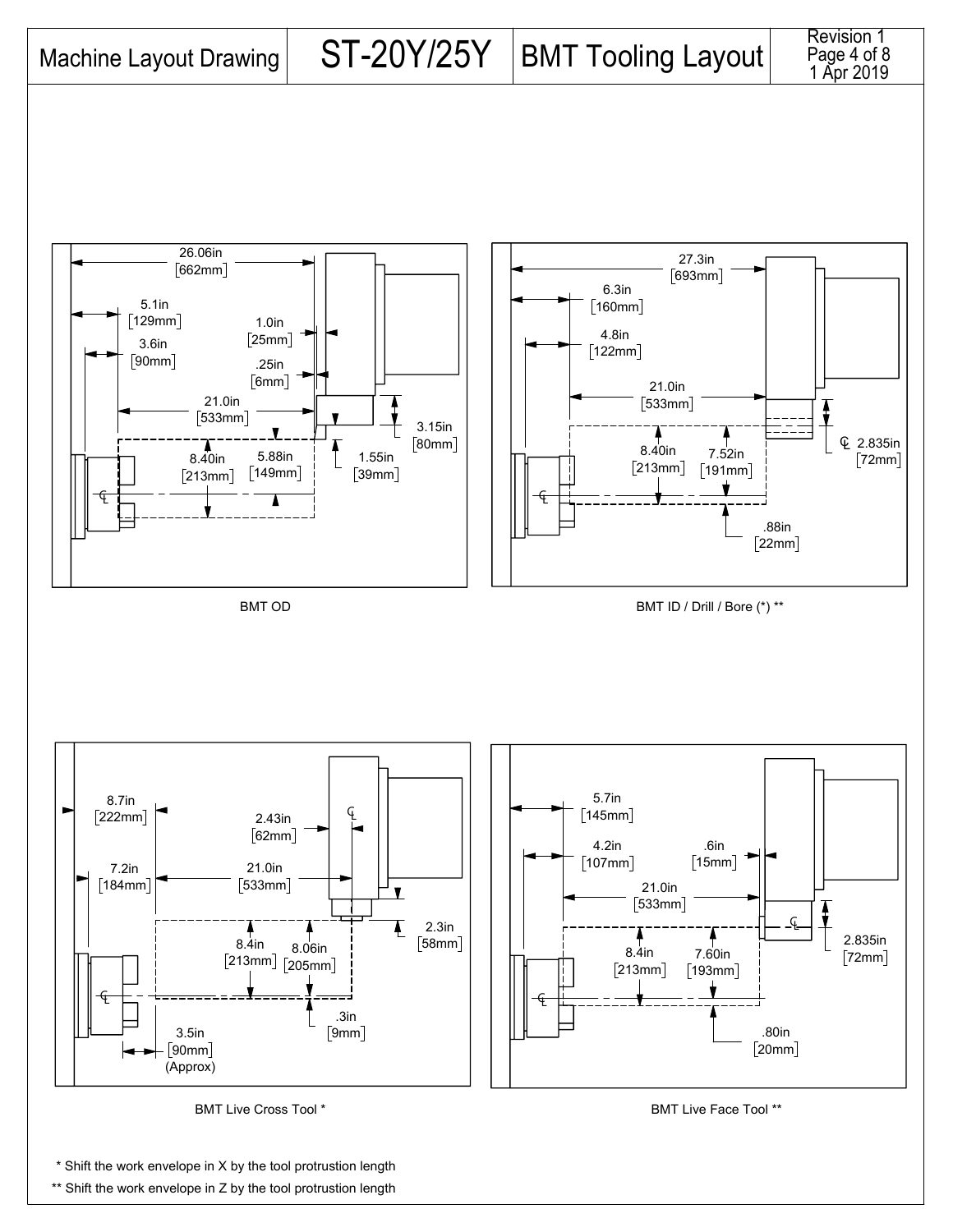



4.99in  $[127mm]$ 

2.834in

6.6in  $[167mm]$ 

Revision 1 Page 5 of 8<br>1 Apr 2019

Maximum Turret Swing Ø 35.0in [889mm]

15.25in  $[387mm]$ 

BMT65 Basic Tool Clearance

Same Dimensions Apply To 90° Live Face Tool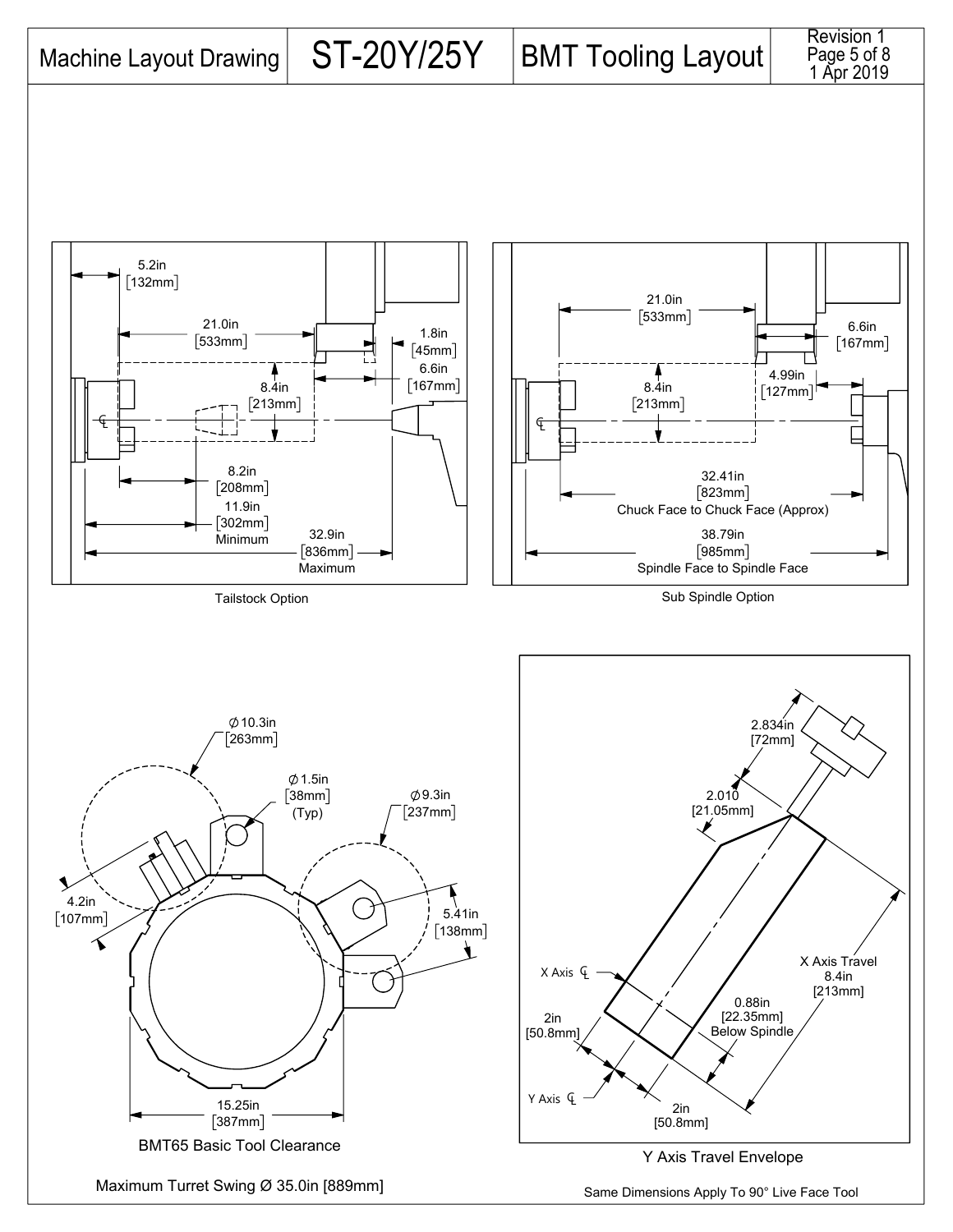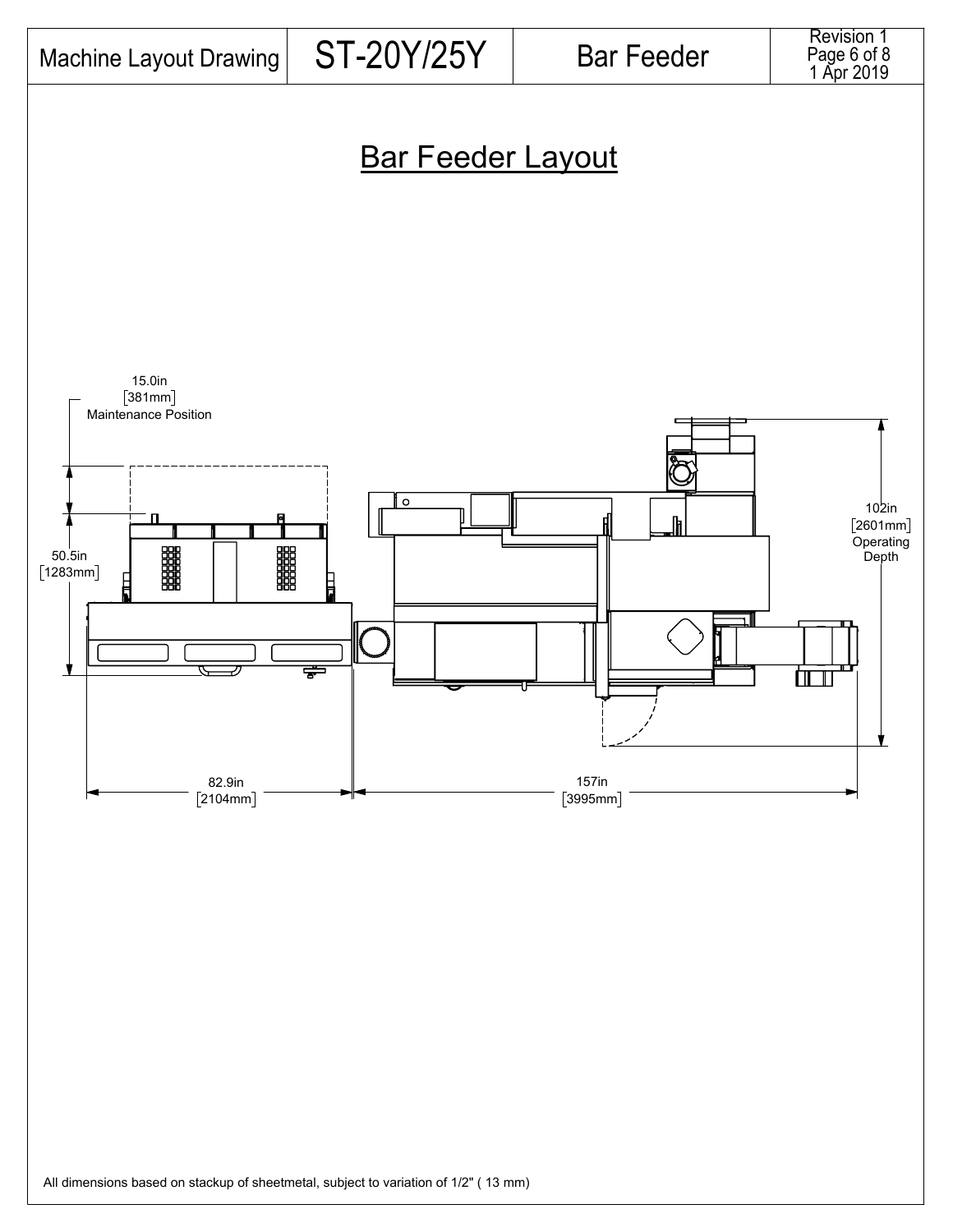## Machine Layout Drawing  $\vert$  ST-20/25Y  $\vert$  Spindle Nose Detail



| ST-20/25/Y Reboot Spindle Schematic (For machines built after May 2019) |                  |                |               |                 |               |  |  |
|-------------------------------------------------------------------------|------------------|----------------|---------------|-----------------|---------------|--|--|
|                                                                         |                  | <b>ST-20/Y</b> |               | $ST-25/Y$       |               |  |  |
| <b>DESCRIPTION</b>                                                      | <b>DIMENSION</b> | <b>SAE</b>     | <b>METRIC</b> | <b>SAE</b>      | <b>METRIC</b> |  |  |
| <b>MAIN OR SUB SPINDLE &amp; TYPE</b>                                   |                  | Main / A2-6    |               | Main / A2-6     |               |  |  |
| <b>DIAMETER OF THREAD</b>                                               |                  | 2.953"         | <b>75 MM</b>  | 3.346"          | <b>85 MM</b>  |  |  |
| THREAD PITCH                                                            |                  | 0.0787"        | 2.0 MM        | 0.0787"         | 2.0 MM        |  |  |
| <b>INTERNAL OR EXTERNAL</b>                                             | A                | External       |               | <b>External</b> |               |  |  |
| <b>LENGTH OF THREAD</b>                                                 | B                | 1.360"         | 34.5 MM       | 1.43"           | 36.3 MM       |  |  |
| DRAWTUBE INTERNAL DIAMETER                                              | C                | 2.560"         | <b>65 MM</b>  | 3.06"           | 77.7 MM       |  |  |
| DRAWTUBE EXTERNAL DIAMETER                                              | D                | 2.960"         | 75.18 MM      | 3.50"           | 88.9 MM       |  |  |
| <b>COUNTERBORE INTERNAL DIAMETER</b>                                    | E                | 3.560"         | 90.4 MM       | 3.560"          | 90.4 MM       |  |  |
| <b>COUNTERBORE DEPTH</b>                                                | F                | 0.750"         | 19.05 MM      | 0.750"          | 19.05 MM      |  |  |
| <b>DRAWTUBE EXTENDED</b>                                                | G                | 2.50"          | 63.5MM        | 2.75"           | 69.8MM        |  |  |
| <b>DRAWTUBE RETRACTED</b>                                               | н                | 1.375"         | 35MM          | 1.615"          | 41MM          |  |  |
| SPINDLE FACE TO BACK OF UNION                                           |                  | 31.50"         | 800 MM        | 31.50"          | 800 MM        |  |  |
| SPINDLE FACE TO UNION ADAPTOR                                           |                  | 22.25"         | 565 MM        | 22.00"          | 558 MM        |  |  |